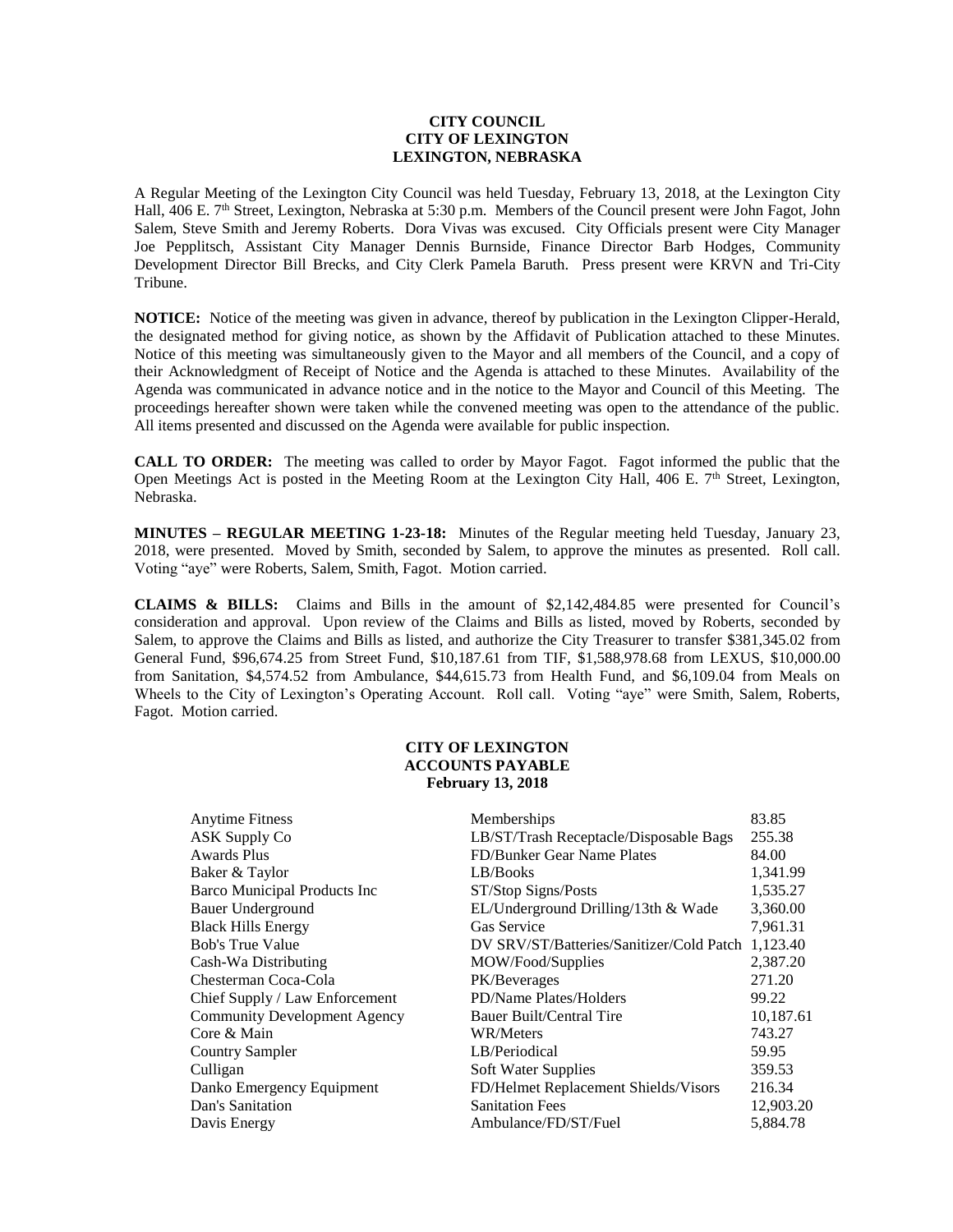| Dawson County Register of Deeds                             | <b>Filing Fees</b>                               | 80.00                 |
|-------------------------------------------------------------|--------------------------------------------------|-----------------------|
| Dawson County Treasurer                                     | Refund/MFO Overpayment                           | 1,425.57              |
| Dawson Pest Control                                         | FD/GGC/OC/Pest Control                           | 159.10                |
| Dawson Public Power District                                | <b>Power Purchase</b>                            | 12,603.59             |
| Demco Inc                                                   | LB/Books                                         | 213.27                |
| Diamond Vogel Paint Center                                  | ST/Sprayer Repair                                | 166.21                |
| Downey Drilling Inc                                         | WWTP/Dewatering Pump Line/Pedestal Install       | 9,423.08              |
| Dutton-Lainson Co                                           | EL/Meter Socket / Photocell Socket               | 255.71                |
| <b>Eakes Office Solutions</b>                               | EL/LB/Time Cards/Copier Expenses/Supplies        | 1,237.23              |
| Electrical Engineering & Equipment Co                       | OC/Light Bulbs                                   | 58.80                 |
| <b>Express Laundry Center</b>                               | Rug Maintenance                                  | 326.67                |
| Fagot Refrigeration & Electric                              | EL/SW/Receptacles/Pump/Lift Station/Lighting     | 1,317.42              |
| Fastenal Co                                                 | WWTP/Dewatering Railing/Pump Station Parts       | 75.67                 |
| Gale/Cengage Learning                                       | LB/Books                                         | 250.16                |
| Grainger                                                    | WWTP/Pump Couplers/Tubing                        | 191.94                |
| Great Plains Asbestos Control Inc                           | DV SRV/Asbestos Abatement                        | 350.00                |
| Great Western Bank-Lib Petty Cash                           | LB/Books/Meals/Postage/Supplies                  | 385.37                |
| Health Claims Fund                                          | Claims                                           | 43,354.62             |
| Heldt & McKeone Law Offices                                 | Professional Fee                                 | 2,700.00              |
| <b>Hiland Dairy Foods</b>                                   | <b>MOW/Dairy Products</b>                        | 655.54                |
| <b>Holbein Lawn Service</b>                                 | ST/Downtown Snow Removal                         | 250.00                |
| <b>Homestead Bank</b>                                       | <b>Beans Land Payment</b>                        | 46,275.31             |
| <b>Ingram Library Services</b>                              | LB/Books                                         | 73.17                 |
| John Deere Financial / Orscheln                             | FD/PK/ST/WWTP/Chains/Boots/Straps/Hooks          | 1,150.23              |
| John Deere Financial / Landmark                             | ST/Sweeper Diagnostics                           | 336.50                |
| Johnny On the Spot                                          | Cemetery/Jan & Feb Rentals                       | 150.00                |
| Jones Plumbing & Heating Inc                                | FD/WR/WWTP/Heater Repair/Pipe/Connectors         | 124.16                |
| Lerner Publishing                                           | LB/Books                                         | 13.49                 |
| Lexington Animal Clinic                                     | Animal Care                                      | 546.00                |
| Lexington Area Solid Waste                                  | <b>Waste Removal</b>                             | 598.08                |
| Lexington, City Street Department                           | Fuel                                             | 9,927.99              |
| Lexington, City of                                          | Franchise/Interdepartment Service Fees           | 68,168.68             |
| Lexington, City Payroll Account                             |                                                  |                       |
| Payroll                                                     | Wages                                            | 134,381.56            |
| Social Security                                             | Employer Portion / FICA Med                      | 9,981.93              |
| Union Bank & Trust                                          | Employer Portion / Pension                       | 4,505.13              |
| Union Bank & Trust                                          | <b>Police Pension</b>                            | 2,529.55              |
| <b>ICMA</b>                                                 | <b>City Manager Pension</b>                      | 876.35                |
| Lexington Health Fund                                       | Self-funding                                     | 47,684.93             |
| <b>Lexington Newspapers</b>                                 | Publications/Chamber Ad                          | 1,897.83              |
| Lundeen-Isaacson Inc                                        | FD/Fire Pack Insurance Premiums                  | 20,190.00             |
| Matheson Tri-Gas                                            | Ambulance/Medical Supplies                       | 149.97                |
| McCandless Backhoeing Inc                                   | ST/Snow Removal                                  | 1,211.60              |
| Mead Lumber & Rental                                        | DV SRV/PK/ST/WR/Batteries/Hardware/Lumber198.08  |                       |
| Meritain Health                                             | <b>Health Premium</b>                            | 21,804.78             |
| MicroMarketing                                              | LB/Books                                         | 2,411.43              |
| Mid-American Research Chemical                              | Field House/Janitorial Supplies                  | 65.14                 |
| <b>Midlands Contracting</b>                                 | SW 1st Addn/Dewatering Generator Rental 6,300.00 |                       |
| Mid-States Organized Crime Info Center                      | PD/Annual Membership                             | 150.00                |
| Moore Medical LLC                                           | Ambulance/Medical Supplies                       | 1,887.59              |
| Mr. Automotive                                              | ST/Battery/Plug                                  | 130.95                |
| <b>Municipal Supply</b>                                     | WR/Connections                                   | 1,152.73              |
| Nebraska Dept of Health/Human Services                      | <b>Energy Assistance Returns</b>                 | 653.39                |
|                                                             | Sales and Use Tax                                | 67,094.52             |
| Nebraska Dept of Revenue<br>Nebraska Environmental Products | ST/SW/Sweeper/Jitter Maint Agmts                 |                       |
| Nebraska Hoist & Crane                                      | WWTP/Dewatering Overhead Crane                   | 3,800.00<br>36,614.28 |
|                                                             |                                                  |                       |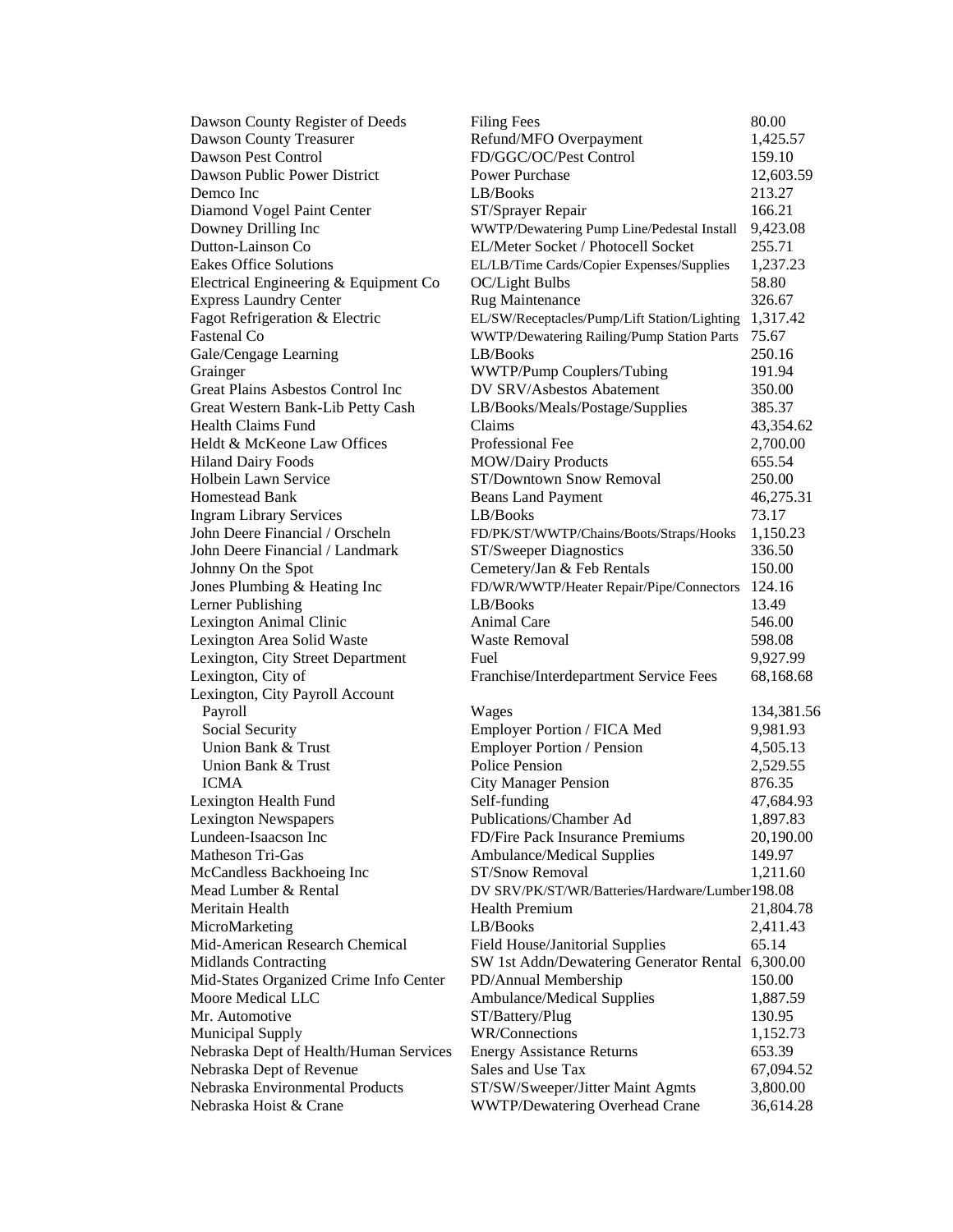| Nebraska Machinery<br>ST/WR/Grader Cutting Edges/Filters/Engine Rebuild |                                              |            |
|-------------------------------------------------------------------------|----------------------------------------------|------------|
|                                                                         |                                              | 31,861.84  |
| Nebraska Salt & Grain Co                                                | ST/Sand/Salt                                 | 4,648.44   |
| Nebraska Tech & Telecomm                                                | <b>Phone Service</b>                         | 1,355.70   |
| Nebraskaland Tire                                                       | WWTP/Tire Rim Repair                         | 32.10      |
| O'Hare Lindsay and Associates                                           | Monthly Lobbying Services                    | 1,000.00   |
| Omaha Slings Inc                                                        | ST/Lift Strap                                | 380.60     |
| One Call Concepts                                                       | <b>Locate Fees</b>                           | 29.88      |
| Paper Tiger Shredding                                                   | Paper Shredding                              | 35.00      |
| Paulsen Inc                                                             | <b>WR/Concrete Repairs</b>                   | 407.25     |
| Platte Valley Auto Mart                                                 | EL/PD/WWTP/Battery/Pump/Tire Rotation 587.70 |            |
| <b>Platte Valley Communications</b>                                     | FD/PD/WR/Mo Maint Fee/Pagers/Well Control    | 2,985.10   |
| Platte Valley Glass & Trailers                                          | LB/WWTP/Exit Device Repair/Windshield 335.00 |            |
| Precision Detail                                                        | FD/Cleaning                                  | 240.00     |
| Principal                                                               | Dental Premium                               | 3,420.85   |
| <b>Publishers Prime</b>                                                 | LB/Books                                     | 91.64      |
| Rasmussen Mechanical Services Inc                                       | LB/Heat Pump Diagnostics/Control Board       | 1,587.47   |
| Rose Equipment Inc                                                      | ST/Sweeper Repair                            | 1,411.19   |
| S & W Auto Parts                                                        | FD/PD/Brush & Pole/Tire Gauges/Hoses         | 77.69      |
| Service Master of Mid Nebraska                                          | EL/OC/Janitorial Services                    | 4,255.37   |
| Sirchie Fingerprint Laboratories                                        | PD/Evidence Supplies                         | 146.80     |
| Spectrum                                                                | Cable Service                                | 23.56      |
| <b>Standard Insurance Company</b>                                       | Life Insurance Premiums                      | 1,019.67   |
| Steve's Lock & Key                                                      | OC/Door Repair                               | 55.50      |
| Storey Kenworthy/Matt Parrott                                           | Envelopes                                    | 530.18     |
| Subway @ Walmart                                                        | Civil Service Interviewing Meal              | 29.50      |
| The Pinnacle Agency                                                     | 2017 Work Comp Audit                         | 10,604.00  |
| The Thompson Co                                                         | MOW/Food & Supplies                          | 1,610.08   |
| <b>Titan Machinery</b>                                                  | ST/WWTP/Hardware/Hoses/Block Heater          | 449.93     |
| TL Sund Constructors Inc                                                | WR/Commerce Rd Water Line Bore               | 665.00     |
| Total Funds by Hasler                                                   | Postage                                      | 3,000.00   |
| Tyler Technologies Inc                                                  | EL/Bar Code Scanner Yearly Maintenance       | 124.01     |
| <b>USA Communications</b>                                               | <b>City Internet Services</b>                | 345.60     |
| Village Uniform                                                         | <b>GGC/Janitorial Supplies</b>               | 158.14     |
| VSP / Vision Service Plan                                               | <b>Vision Premium</b>                        | 910.94     |
| Walmart                                                                 | City Hall/DV SRV/LB/PD/ST/Books/Spls         | 261.28     |
| Weathercraft Co                                                         | WWTP / Dewatering / Chain Hoist              | 1,235.00   |
| Aflac                                                                   | Premiums                                     | 1,261.11   |
| Bliven, Mike                                                            | <b>EL/Electric Rebate</b>                    | 1,125.00   |
| <b>Bob's True Value</b>                                                 | DV SRV/ST/Tools/Saws/Snow Blower Shoes       | 116.83     |
| Boling, Michael                                                         | Ambulance/EMT Training/Mileage/Meals         | 766.86     |
| Brecks, Bill                                                            | DV SRV/Training Mileage / Meals              | 204.54     |
| Chesterman Coca-Cola Co                                                 | PK / Field House Beverages                   | 148.80     |
| Contryman Associates PC                                                 | Partial Billing Audit Fee                    | 28,000.00  |
| Cozad Services Inc                                                      | ST/Ice Machine Float Assembly                | 230.35     |
| Davis Energy                                                            | ST/Pump Repair                               | 97.50      |
| <b>EMS Billing Services Inc</b>                                         | <b>Ambulance Billing</b>                     | 1,677.22   |
| Fastenal Co                                                             | ST/Band Saw Blades                           | 59.87      |
| Gourock                                                                 | PK/Ballfield Netting                         | 1,921.69   |
| Hach Co                                                                 | <b>WWTP/Testing Supplies</b>                 | 311.11     |
| Kirby, Gaylen                                                           | <b>EL/Electrical Rebate</b>                  | 600.00     |
| Lexington City Payroll Account                                          |                                              |            |
| Payroll                                                                 | Wages                                        | 143,739.32 |
| Social Security                                                         | Employer Portion / FICA Med                  | 10,702.25  |
| Union Bank & Trust                                                      | Employer Portion / Pension                   | 4,785.83   |
| Union Bank & Trust                                                      | Police Pension                               | 2,634.02   |
| <b>ICMA</b>                                                             | <b>City Manager Pension</b>                  | 876.35     |
|                                                                         |                                              |            |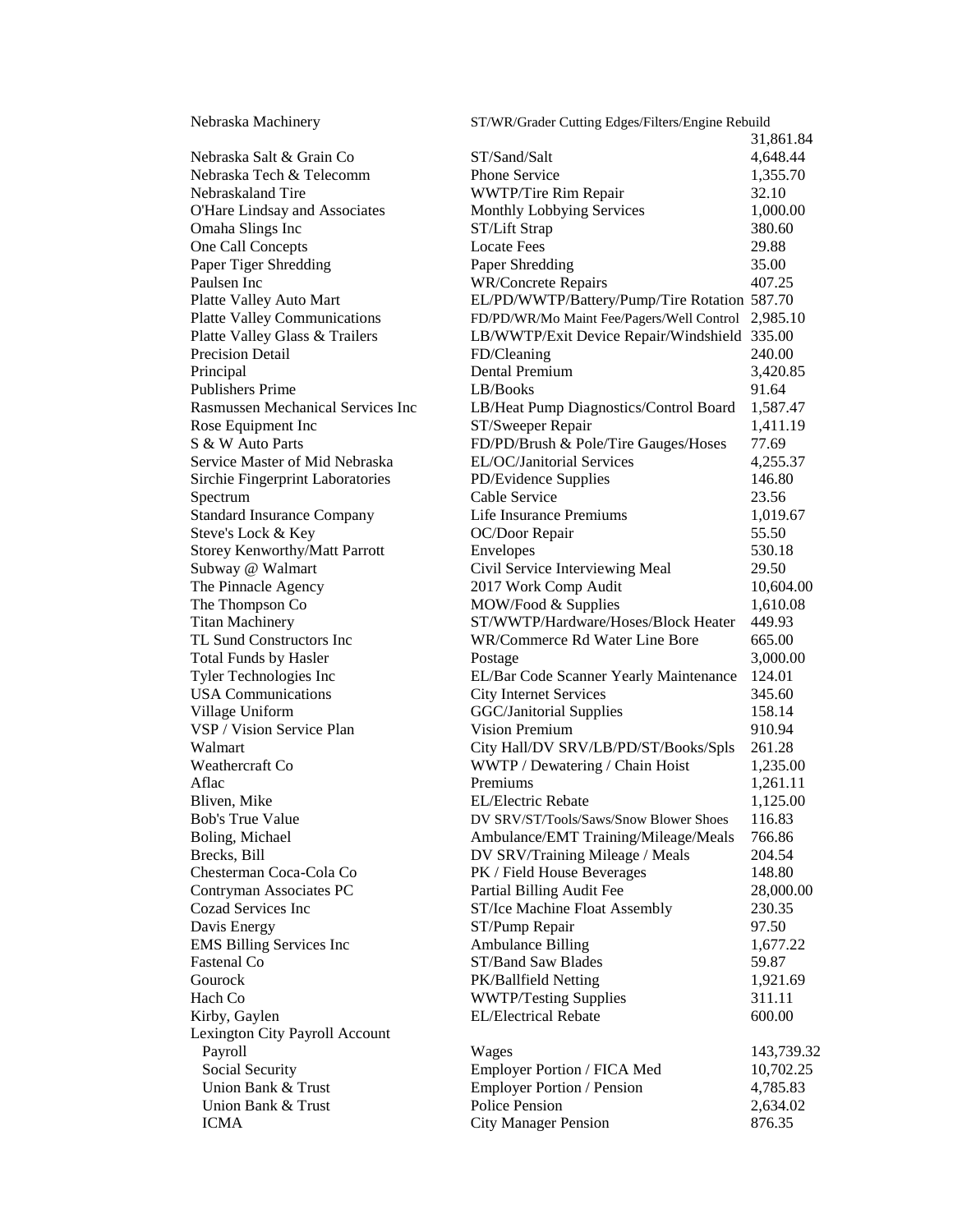| Lexington Newspapers Inc            | <b>Publications</b>                                 | 9.40         |
|-------------------------------------|-----------------------------------------------------|--------------|
| Morris, Jo                          | EL/Electric Rebate                                  | 725.00       |
| Nebraska Code Officials Association | DV SRV/Annual Dues                                  | 115.00       |
| Nebraska Public Power District      | Power Purchase                                      | 1,243,997.96 |
| Platte Valley Excavating Inc        | DV SRV/Trailer House Demolition                     | 3,750.00     |
| Presto-X                            | LB/Pest Control                                     | 75.00        |
| S & W Auto Parts                    | ST/Battery Cable                                    | 21.74        |
| Service Master of Mid Nebraska      | <b>GGC/Kitchen Floor Maintenance</b>                | 78.75        |
| TO Haas Tire Co Inc                 | ST/Tire Repair/Mount                                | 75.78        |
| <b>U-Save Business Equipment</b>    | DV SRV/FD/LB/ST/Folders/Ink/Labels/Paper            | 734.73       |
| Unitech Inc                         | SW/Drain Deodorizer                                 | 189.00       |
| Walmart                             | ST/Janitorial/Broom/Brush/Jumper Cables/Rope 169.03 |              |
|                                     | <b>TOTAL:</b>                                       | 2.142.484.85 |

**2018 1 & 6 YEAR STREET PLAN:** Council and Staff reviewed a draft 2018 1 & 6 Year Street Improvement plan. A public hearing will be scheduled at an upcoming council meeting. No action was taken.

**APPOINTMENT:** Moved by Salem, seconded by Smith, to appointment Pamela Scott to fulfill the remaining term currently held by Kayli Sauer on the Lexington Library Board. Roll call. Voting "aye" were Roberts, Smith, Salem, Fagot. Motion carried.

**OOR HOUSING PROGRAM:** Burnside presented updated guidelines for the current owner-occupied rehab housing program to include updated income qualification levels and forgivable loan clarification. Following discussion, moved by Smith, seconded by Salem, to approve CDBG Owner Occupied Housing Rehabilitation Program 15-HO-33075 guidelines as presented. Roll call. Voting "aye" were Roberts, Salem, Smith, Fagot. Motion carried.

**PROJECT CLOSE-OUT:** Pepplitsch presented close-out documents for the Northwest Fifth Addition Lift Station Project. The documents included Change Order #1 for an addition of \$3,160.00, Pay Request #2-Final in the amount of \$23,642.50, and Certificate of Substantial Completion. Following an update, move by Salem, seconded by Smith, to approve close-out documents for the Northwest Fifth Addition Lift Station project as presented. Roll call. Voting "aye" were Roberts, Smith, Salem, Fagot. Motion carried.

**LVFD ROSTER:** Pepplitsch reviewed the current LVFD membership roster and recommended approval. Moved by Roberts, seconded by Salem, to approve the current LVFD roster as presented. Roll call. Voting "aye" were Roberts, Salem, Smith, Fagot. Motion carried.

**RESOLUTION:** Resolution No. 2018-01 was presented. Following discussing, moved by Roberts, seconded by Smith, to approve Resolution No. 2018-01. Roll call. Voting "aye" were Salem, Smith, Roberts, Fagot. Motion carried.

## **RESOLUTION NO. 2018-01**

## **A RESOLUTION APPROVING THE LVFD SERVICE AWARD PROGRAM AND VOLUNTEER RESPONDERS INCENTIVE ACT CERTIFIED MEMBER LIST FOR CALENDAR 2017.**

WHEREAS, the Lexington Volunteer Fire Department members must attain Certified status as defined by the LVFD Service Award Program AND the Volunteer Responders Incentive Act in order to participate in the programs.

BE IT RESOLVED, by the Mayor and Council of the City of Lexington, the following list of members have completed the certification requirements as determined by the Certification Administrator for calendar year 2017.

Rex Adams Manuel Beccerra David Berke